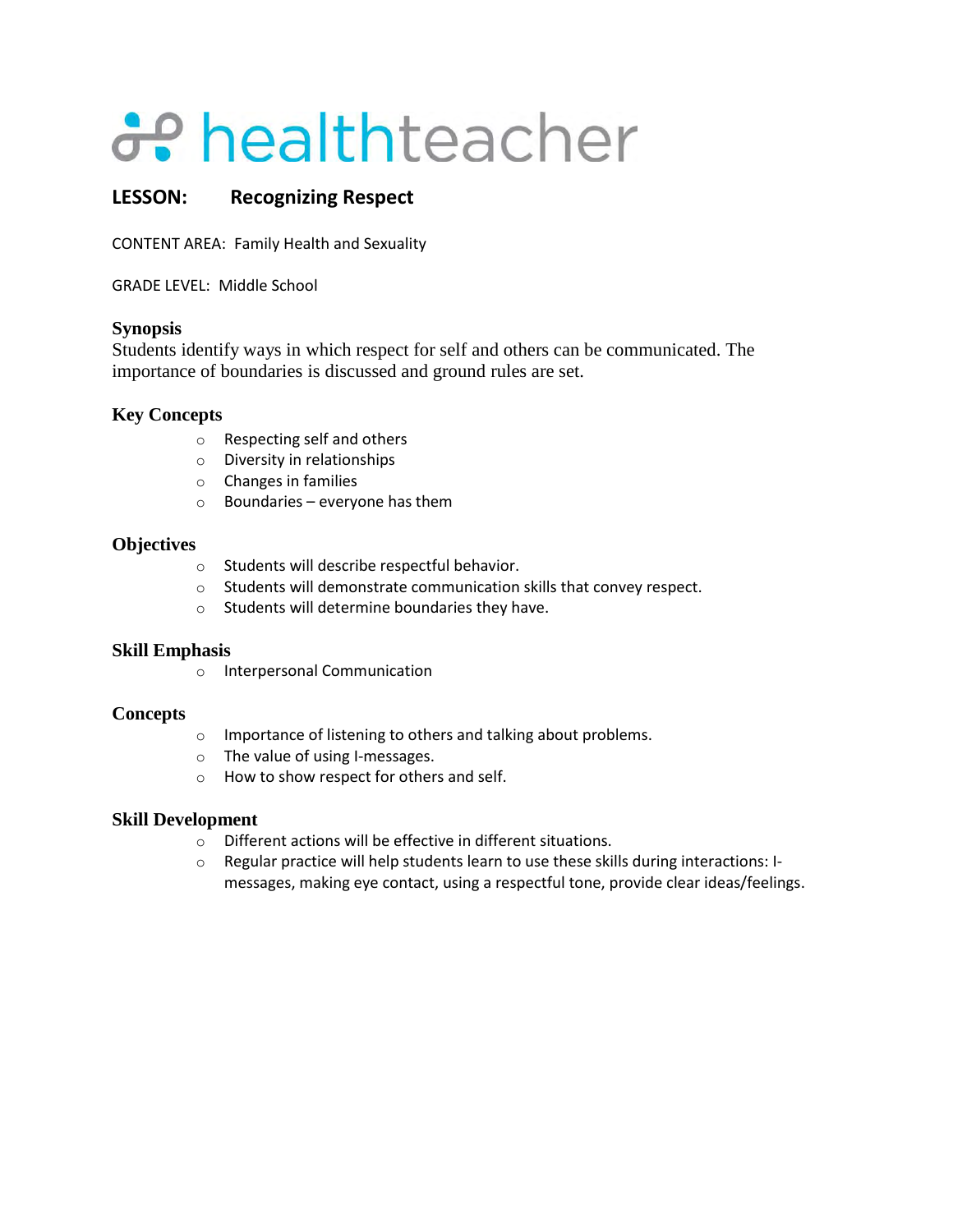# a<sup>t</sup>healthteacher

## **LESSON: Changing Bodies**

CONTENT AREA: Family Health and Sexuality GRADE LEVEL: Middle School

## **Synopsis**

Students use valid information sources to research the reproductive anatomy and physiology for males and females, then use their information to complete worksheets.

## **Key Concepts**

o Growth and development

## **Objectives**

- $\circ$  Students will understand the structure and function of male and female reproductive systems.
- o Students will identify valid sources of information about adolescence.

## **Skill Emphasis**

o Accessing Information

## **Concepts**

- o Puberty is when physical, hormonal, and sexual changes occur and the individual becomes capable of reproduction.
- o Puberty is associated with rapid growth and the appearance of secondary sexual characteristics.
- o Adolescence is the period of transition between puberty and adulthood.
- o Adolescence begins at different ages; girls usually enter adolescence about two years before boys.

- o Sources of accurate information about adolescence include health care personnel and community care agencies.
- o Many volunteer health agencies are trusted sources for information about adolescence. These organizations usually have URLs that end in ".org."
- o Government agencies are also trusted sources. URLs for government agencies end in ".gov."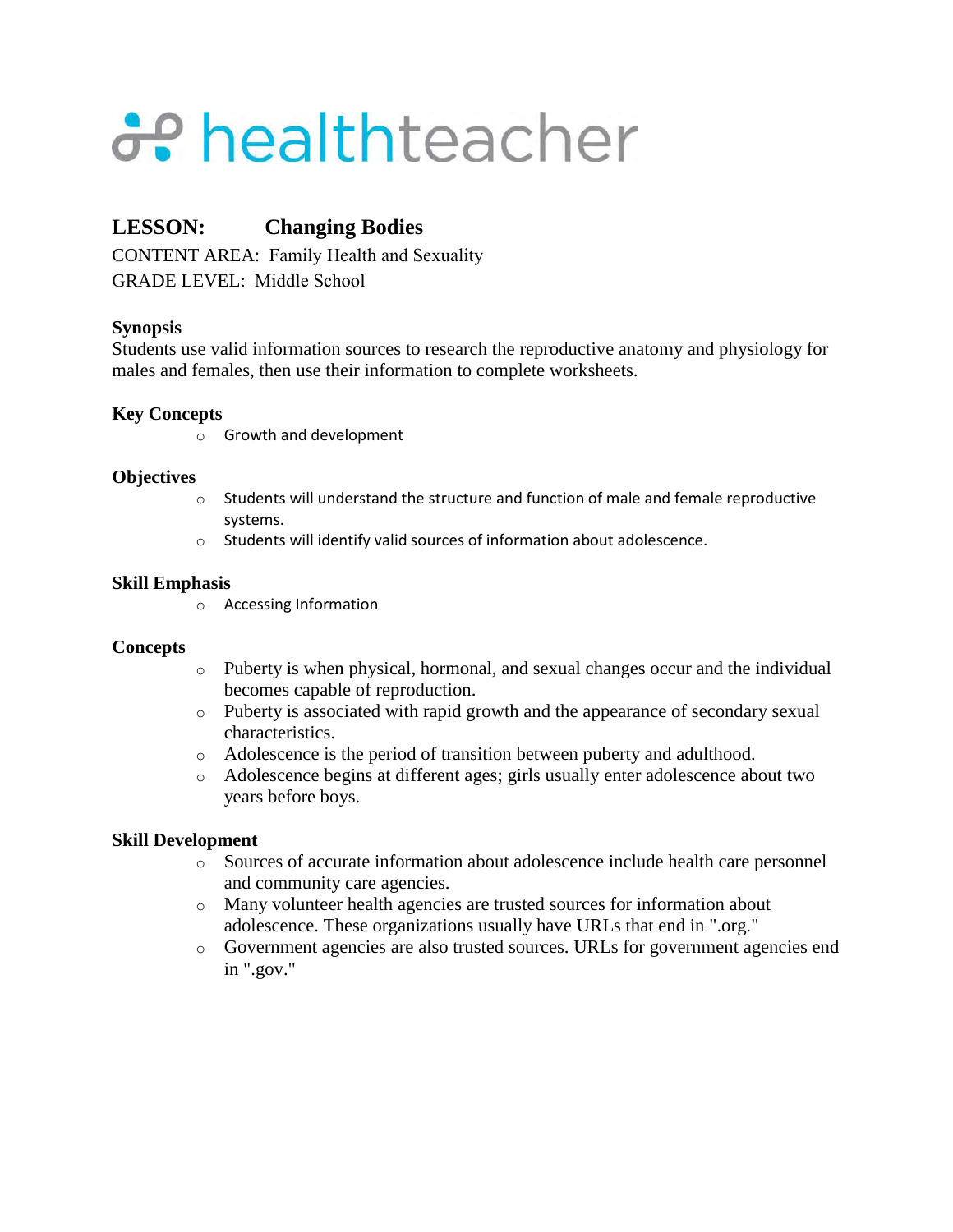# healthteacher

## **LESSON: Abstinence**

CONTENT AREA: Family Health and Sexuality

GRADE LEVEL: Middle School

### **Synopsis**

Students identify physical, emotional, and social reasons why abstinence is a good choice for adolescents.

## **Key Concepts**

- o Benefits of abstinence
- o Social norms
- o Benefits of setting sexual limits
- o Respecting sexual limits of others

### **Objectives**

o Students will explain reasons to choose abstinence.

### **Skill Emphasis**

o Advocacy

#### **Concepts**

- o Abstinence means choosing not to have sexual intercourse.
- $\circ$  Most students in this age group have not had sexual intercourse.
- $\circ$  Determining personal reasons for practicing abstinence: avoiding pregnancy, avoiding STIs, until you're older, wait until marriage…family values!

- o A clear, health-enhancing stand
- o Direct advice to others
- o Persuasion for making a healthy choice
- o Passion and conviction